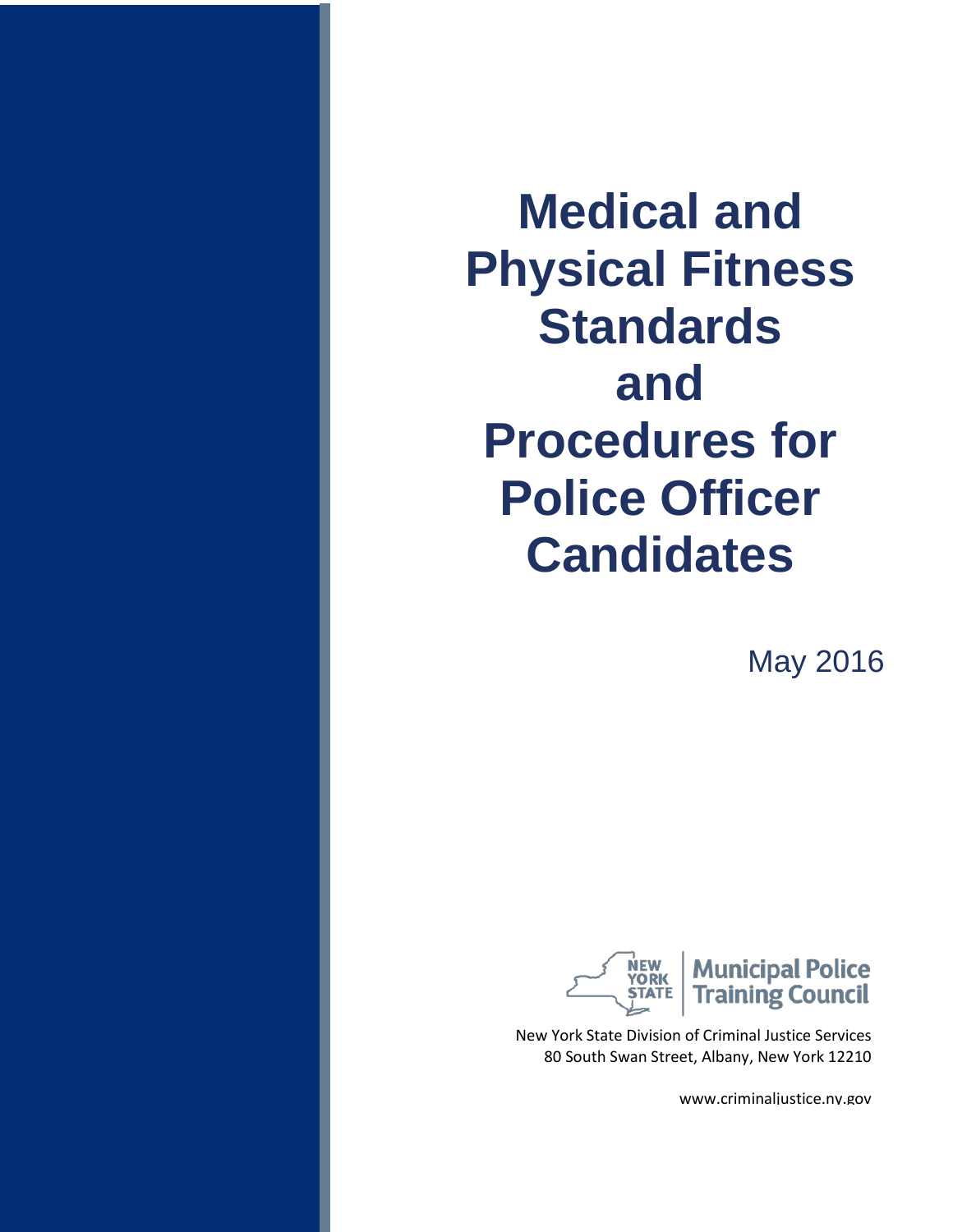#### **PART 6000**

## **MEDICAL AND PHYSICAL FITNESS STANDARDS AND PROCEDURES FOR POLICE OFFICER CANDIDATES**

(Statutory Authority: Executive Law sections 837(13) and 840; 42 U.S.C. 12101 *et seq*.)

Section

Definitions Statement of purpose Procedures Post-offer medical review Reasonable accommodations Minimum components of the clinical tests Required medical standards; potentially disqualifying conditions Physical fitness screening Essential job functions for entry-level municipal police officers

## **Section 6000.1 Definitions.**

When used in this Part:

- (a) The term *council* or *MPTC* shall mean the Municipal Police Training Council.
- (b) The term *qualified physician* or *physician* shall mean a medical doctor licensed to practice medicine in the State of New York who has been determined by the appropriate municipal civil service commission to possess the necessary expertise to administer a medical review pursuant to the provisions of this Part, and who has been designated by such commission to administer such review.
- (c) The term *qualified practitioner* or *practitioner* shall mean a health-related professional who has been determined by the appropriate municipal civil service commission to possess the necessary expertise to administer a medical review pursuant to the provisions of this Part, and who has been designated by such commission to administer such review.
- (d) The term *position* shall refer to the position of an entry-level police officer.
- (e) The term *division* shall refer to the Division of Criminal Justice Services.
- (f) The term "qualified trainer" shall be an individual who has been determined by the appropriate municipal civil service commission to possess the necessary expertise to administer a physical fitness screening test pursuant to the provisions of this Part, and who has been designated by such commission to administer such test.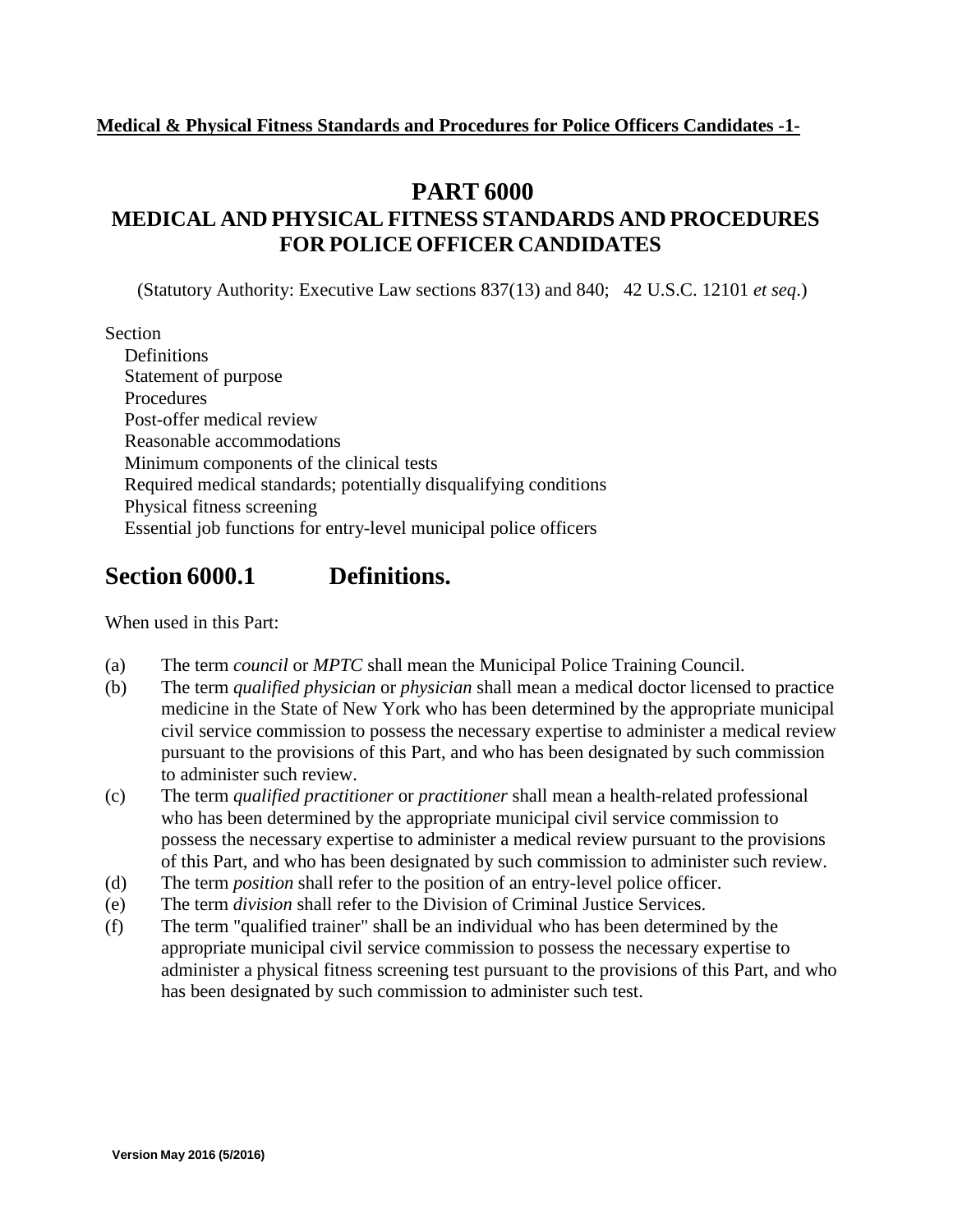### **Section 6000.2 Statement of purpose.**

- (a) With the enactment of the Americans with Disabilities Act (ADA), 42 U.S.C. 12101 et seq., into law, the council recognized the need to revise the height, weight, and physical fitness standards for entry-level police officers to ensure that all such standards were jobrelated, consistent with business necessity, and did not discriminate against qualified persons with disabilities. Over a one-year period, a comprehensive statewide job task analysis of the essential functions of an entry-level police officer was conducted with the participation of over three hundred law enforcement supervisors. A detailed listing of the essential job functions generally common to all police agencies in the State was developed. Based upon that list, a medical advisory group consisting of physicians and other health-related professionals who have examined police officer candidates pursuant to their employment, formulated a list of standards for entry-level police officers, and noted medical conditions which may potentially disqualify a candidate from learning and performing the essential functions of an entry-level police officer. It is important to keep in mind that the job task analysis only identified the essential job functions generally common to all policing. A local police agency may have additional or different essential job functions for its entry-level police officers which are not specifically addressed in the statewide listing.
- (b) In accordance with Title VII of the Civil Rights Act of 1964 (42 U.S.C. § 2000e et seq.), the council also recognized the need to revise the physical fitness screening practice so that the test employed provides an objective, verifiable measure of physical fitness that is properly focused on job-related skills and aptitudes; and provides an accurate assessment of a candidate's physiological capacity to learn and perform the essential job functions of an entry-level police officer. Pursuant to the statewide job task analysis, a battery of physical screening elements was developed, based upon the model formulated by the Cooper Institute for Aerobics Research. The analysis recommended the adoption of such elements for physical fitness screening and determined that such elements do not adversely impact a candidate based upon his/her sex. The physical fitness screening elements of the tests are job-related, consistent with business necessity and do not discriminate against qualified persons. Each of the physical fitness screening elements of the tests were validated and correlated to the performance of essential job functions.
- (c) The purpose of this Part is to set forth the essential job functions adopted pursuant to the statewide job task analysis which are generally common among all police agencies, the minimum medical and physical fitness standards for entry-level police officer candidates, and the process for medical review by a qualified physician or a qualified practitioner to examine each candidate and allow such candidate to demonstrate on a case-by-case basis, his/her ability to perform the essential job functions of an entry-level police officer, regardless of the existence of a potentially disqualifying condition.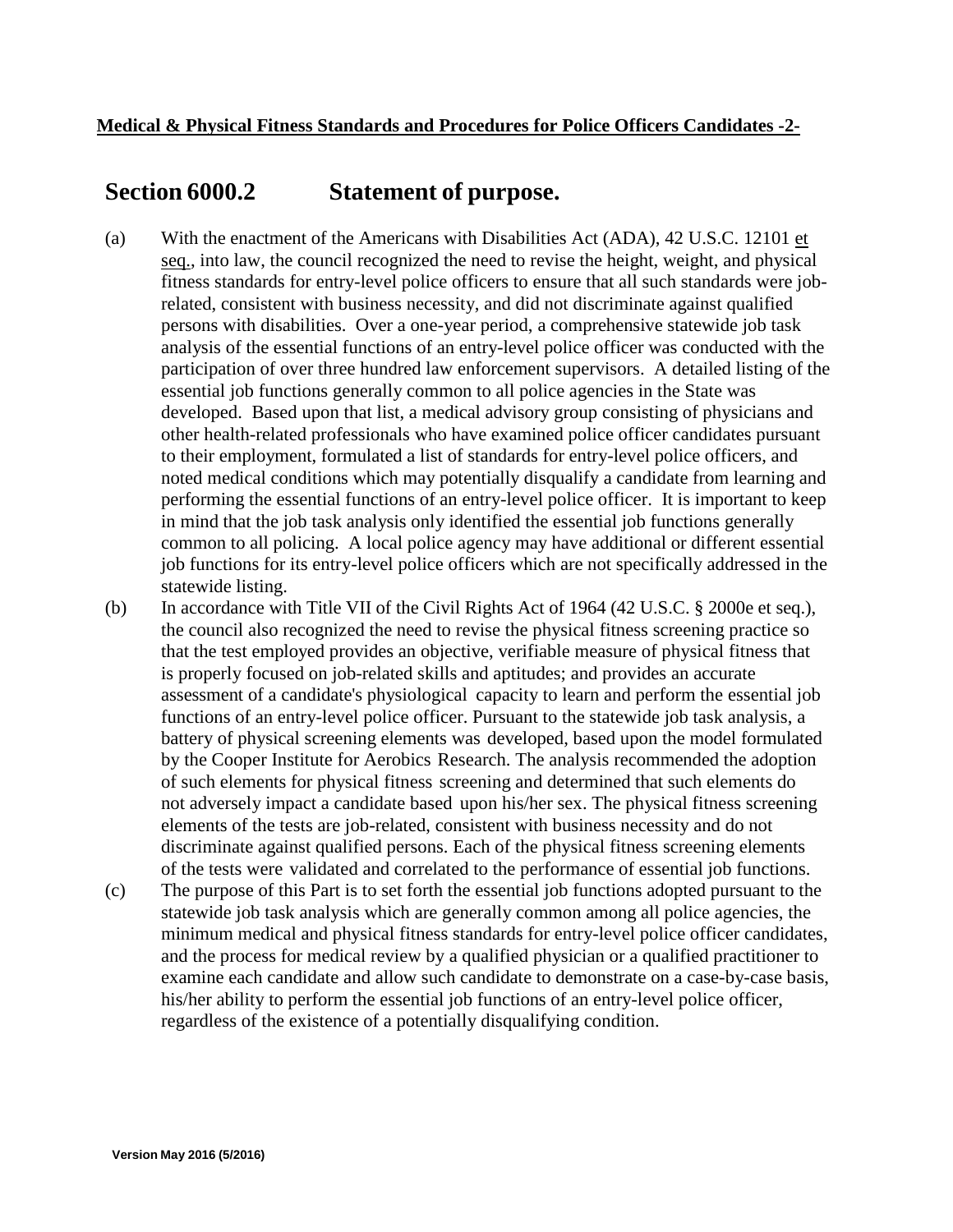## **Section 6000.3 Procedures.**

Except as otherwise provided in this Part, all candidates interested in an entry-level police officer position shall undergo a physical fitness screening test conducted in accordance with section 6000.8 of this Part. Candidates who successfully complete the physical fitness screening elements as well as other relevant pre-offer conditions shall undergo a medical review conducted by a qualified physician or practitioner (unless otherwise specified) in accordance with section 6000.4 of this Part. Such medical review shall be conducted only after a conditional offer of employment has been given to the candidate by the local police agency seeking to employ such candidate. All candidates must be found physically able, with or without reasonable accommodations, to perform the essential job functions of an entry-level police officer for the police agency seeking to employ the candidate.

## **Section 6000.4 Post-offer medical review.**

- (a) The qualified physician or practitioner shall assess each candidate on a case-by-case basis to determine whether the candidate can, with or without reasonable accommodations, perform the essential functions of an entry-level police officer for the local police agency seeking to employ the candidate.
- (b) The examining physician or practitioner shall complete a medical examination form based upon the medical review of the candidate. The existence of a potentially disqualifying condition shall not preclude the qualified physician or practitioner from determining that the candidate is able to perform the essential job functions of an entry-level officer. Nothing herein, however, shall preclude the qualified physician or practitioner from noting the existence of any other potentially disqualifying conditions not specifically set forth in this Part, which, in the opinion of such physician or practitioner, may render the candidate unable to perform the essential functions of an entry-level police officer.
- (c) Upon the conclusion of the medical examination, the qualified practitioner or physician shall sign the medical examination form and shall render his/her medical opinion to the employing agency as to whether the candidate can perform the essential functions of an entry-level police officer, noting all relevant medical information. However, in the event that the medical examination reveals the existence of a potentially disqualifying condition, the MPTC strongly recommends that a qualified physician sign the medical examination form (after further review if the initial examination was performed by a qualified practitioner) and render his/her medical opinion to the employing agency as to whether the candidate can perform the essential functions of an entry-level police officer, noting all relevant medical information.
- (d) The qualified physician or practitioner shall determine whether in his/her professional judgment each candidate can, with or without reasonable accommodations, perform the essential functions of an entry-level police officer upon the results of the clinical tests as set forth in section 6000.6 of this Part, the medical standards as set forth in section 6000.7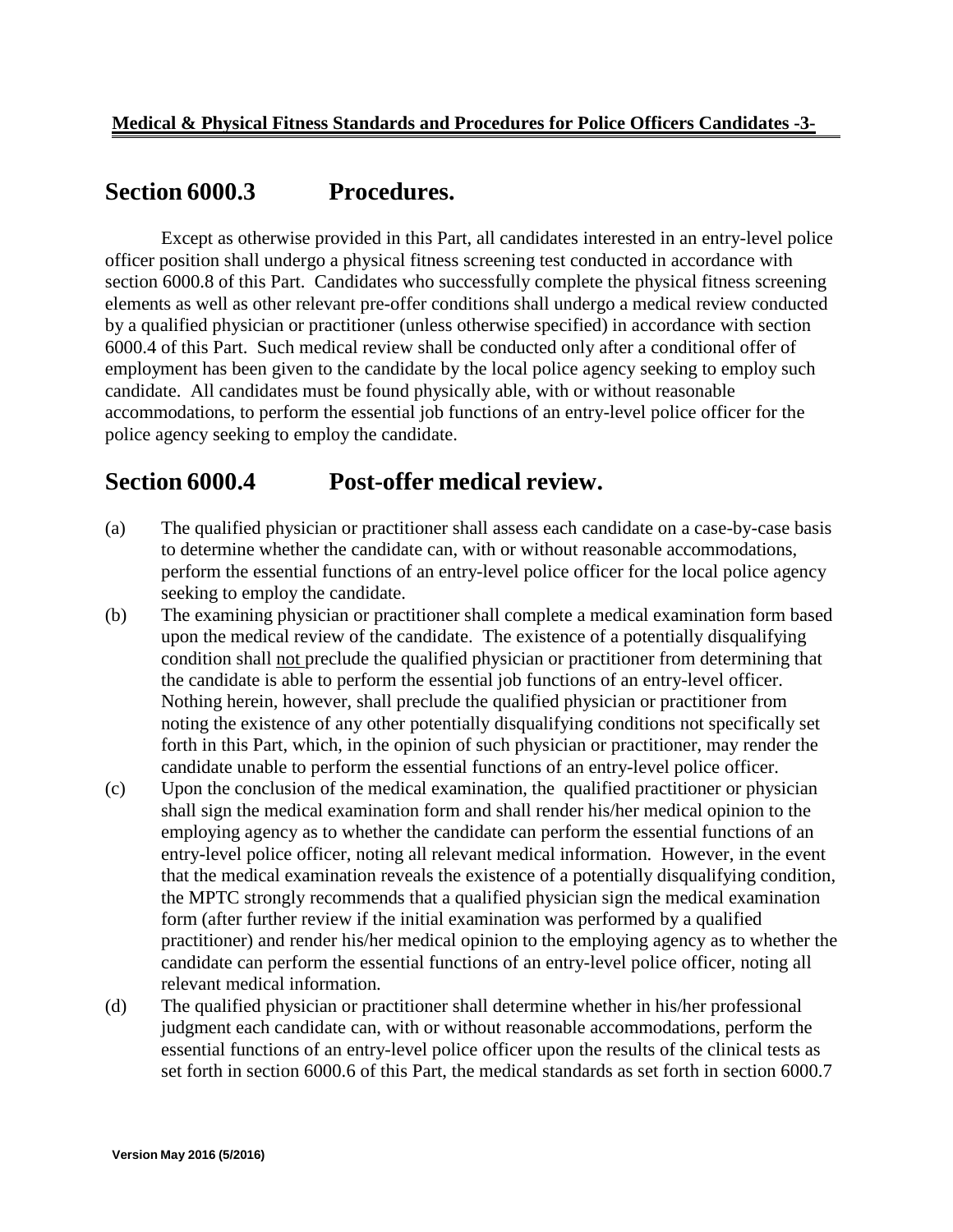#### **Medical & Physical Fitness Standards and Procedures for Police Officers Candidates -4-**

of this Part, the essential job functions for police officer candidates as set forth in section 6000.9 of this Part, and other relevant medical criteria which in the opinion of the qualified physician or practitioner, may be used to base his/her judgment.

(e) Based upon the recommendations of the qualified physician or practitioner, the local police agency wishing to employ the candidate shall render the final decision as to whether the offer of employment shall be revoked.

## **Section 6000.5 ReasonableAccommodations.**

It shall be the affirmative responsibility of each local police agency to assess the type(s) of reasonable accommodations which may be necessary to allow the candidate to perform the essential functions of a police officer candidate for such agency and to provide such necessary reasonable accommodations to a qualified candidate with a disability, provided however, that nothing herein shall be construed to require the provision of reasonable accommodations if doing so will impose an undue hardship on the employing agency or a direct threat to the safety of himself/herself or others.

## **Section 6000.6 Minimum components of the clinical tests.**

The MPTC recommends that the qualified physician or practitioner perform a medical examination which includes a thorough history, a physical examination, and clinical tests, which consist of, but are not limited to, the following components:

- (a) urinalysis (Dipstick);
- (b) tuberculosis (Mantoux), if indicated from the findings of the history and/or physical examination;
- (c) electrocardiogram (ECG) (Resting);
- (d) drug screening (Amphetamine; Barbiturates; Cocaine; Methadone; Opiates; Propoxyphene; Methaqualone; Benzodiazepines; Phencyclidine; and Tetra Hydro Cannabinoids); and
- (e) chest x-ray examination, if indicated from the findings of the history and/or physical examination.

# **Section 6000.7 Required medical standards; potentially disqualifying conditions.**

The MPTC establishes the following medical standards which shall be used in evaluating whether a candidate can, with or without reasonable accommodations, perform the essential functions of the position. The existence of any one of the following conditions is only to be considered **potentially disqualifying** (*emphasis added)*. Each police agency must consider the medical standard to ensure that it is job-related and consistent with business necessity with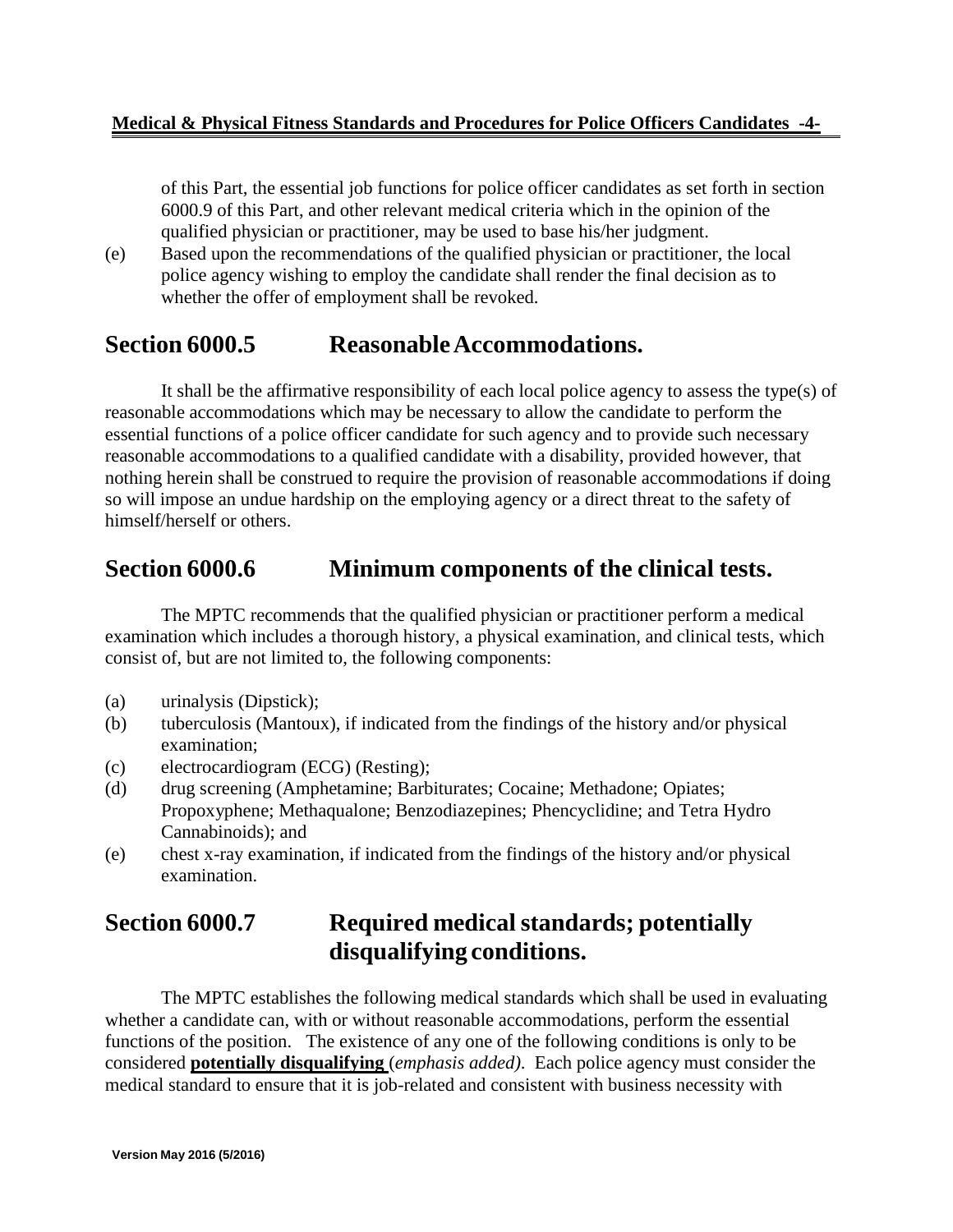#### **Medical & Physical Fitness Standards and Procedures for Police Officers Candidates -5**-

respect to their entry-level police officer position. The examining physician or practitioner must determine, based upon his/her medical judgment, whether the existence of such condition renders the candidate unable to perform the essential functions of an entry-level police officer.

- (a) *Eyes and vision*. Requires a case-by-case assessment of each candidate to determine if the candidate is able to perform the essential functions of the position. Unless otherwise specified, all testing under this subdivision must be administered by a qualified physician or practitioner.
	- (1) Visual acuity. For visual acuity, the Snellen test is generally recognized as standard. All candidates should have vision better than or equal to 20/30 in each eye. If a candidate must use corrective lenses (glasses or contacts) in order to satisfy the 20/30 vision standard, then such candidate's uncorrected vision should be no worse than 20/100 in each eye.
	- (2) Color perception.
		- (i) For color perception, only the 24-plate edition of the Ishihara Test (1974 or subsequent equivalent edition) should be used. Generally, perception of color should be deemed acceptable if the candidate correctly reads at least 9 or more of the first 13 plates of the 24-plate edition of the Ishihara Test. As described in the test manual, this test should be given under lighting conditions approximating a daylight illuminated room (indirect daylight), and not primarily using tungsten or fluorescent lamps. The MacBeth Easel Lamp or the True Daylight Illuminator (TDI), which meets the standards specified by the International Commission on Illumination, or equivalent may be used.
		- (ii) If the candidate's color perception is deemed unacceptable through the use of said test, and he/she believes the results to be incorrect, then such individual must be informed that he/she has recourse to additional testing and a facility identified where he/she may, at his or her own expense, take the Farnsworth-Munsell 100 Hue-Test under the following conditions:
			- (a) The division must be notified in writing, with a copy to the appropriate municipal civil service agency, of the candidate's intention to take the Farnsworth-Munsell 100-Hue Test.
			- (b) The test must be taken at a hospital, medical center, or an academic ophthalmology center having the proper equipment as hereafter specified and the notice must set forth the name of the institution and the New York State (NYS) licensed optometrist or ophthalmologist who will administer the examination.
			- (c) Written approval, or under extenuating circumstances, verbal approval, for the taking of said examination must be received from the division by the candidate before the test is administered and the test must be administered within 45 days of the mailing date of the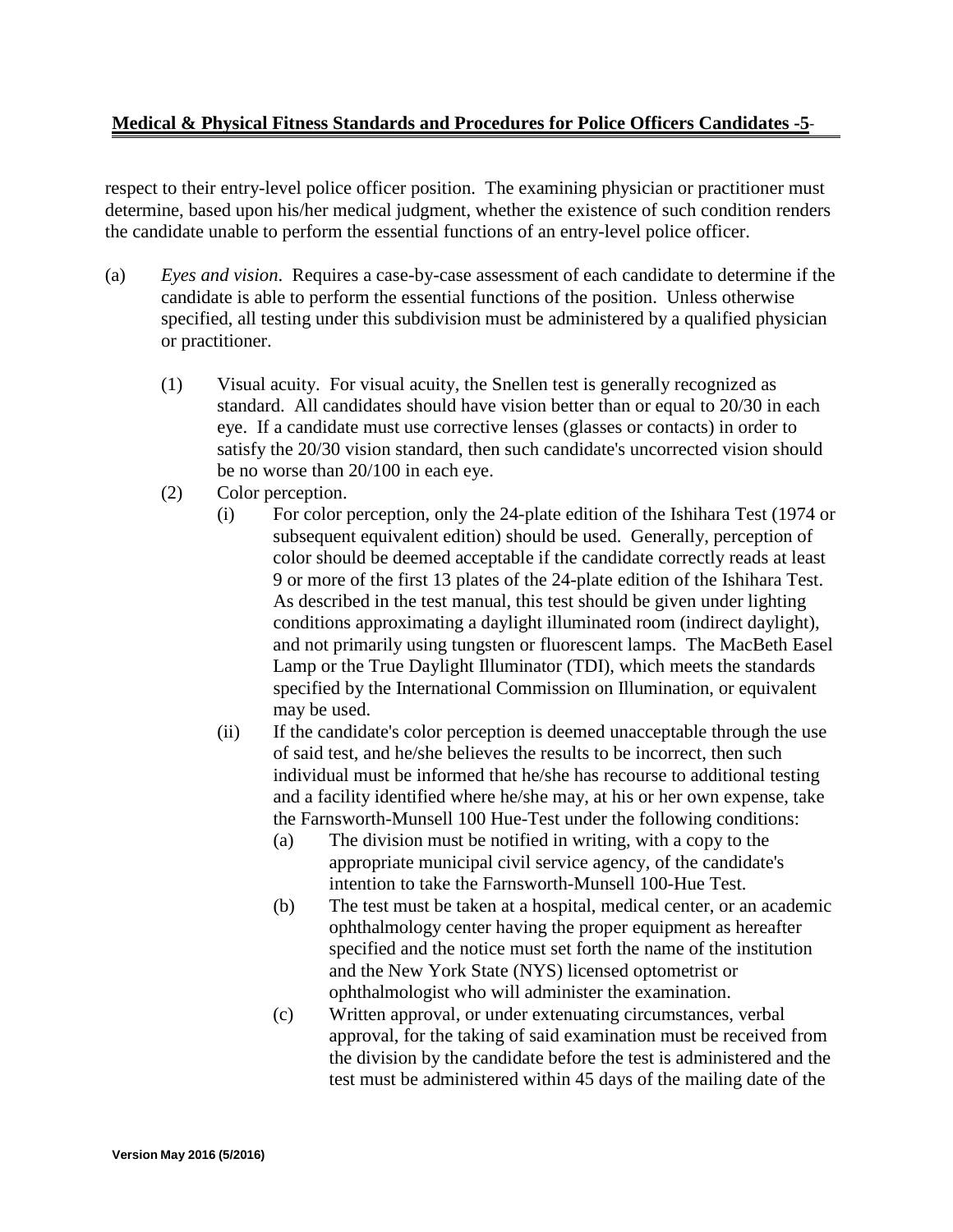#### **Medical & Physical Fitness Standards and Procedures for Police Officers Candidates -6**-

approval. Such approval shall be granted in every instance provided that the division finds that the hospital, medical center or academic ophthalmology center at which the candidate proposes to be tested has the capability and equipment necessary to perform such test and that the optometrist or ophthalmologist who will administer or interpret the test is properly qualified. In the event that the division finds the facility at which the applicant proposes to be tested is not properly equipped or that the individual who is proposed to administer or interpret the test is unqualified, it shall direct the candidate to a person and/or facility, as conveniently located as practicable, by whom or where such test may be properly administered. Where such an alternate test site is directed, the 45 day period referred to above shall be adjusted or extended to accommodate the candidate's needs and convenience.

- (d) If the candidate takes and completes the Farnsworth-Munsell 100- Hue Test, the optometrist or ophthalmologist administering the test shall set forth in writing the results of said test, including the "total error score," the type, nature and degree of any apparent confusion axis, and, if available, the percentile rank of the total error score with reference to the normal population. The optometrist or ophthalmologist shall certify, whether or not the candidate meets the required color perception standards. If upon receipt by the division and by the appropriate municipal civil service agency, the test results demonstrate that the candidate meets said certification, the candidate shall be deemed to have met the color perception requirement.
- (iii) The test distance stipulated in the Ishihara instruction manual is 75 cm (approximately 30 inches) which makes this primarily a near vision task. Although no specific distance is stipulated for the Farnsworth-Munsell 100-Hue Test, it is assumed that it would be approximately the same or closer distance than that used for the Ishihara Test since the test boxes must be within easy reaching and viewing distance from the candidate.
- (iv) The qualified physician, practitioner, optometrist or ophthalmologist administering the vision test should test at least near visual acuity immediately prior to administration of the Ishihara and Farnsworth-Munsell 100-Hue Tests, respectively, and the visual acuity thresholds noted and reported along with the color vision test scores. The "Rosenbaum Pocket Vision Screener" or equivalent with testing administered under recommended lighting conditions and at approximately 14 inches from the candidate should ensure accurate results.
- (v) If the candidate's near visual acuity is within normal limits (Jaeger 2 or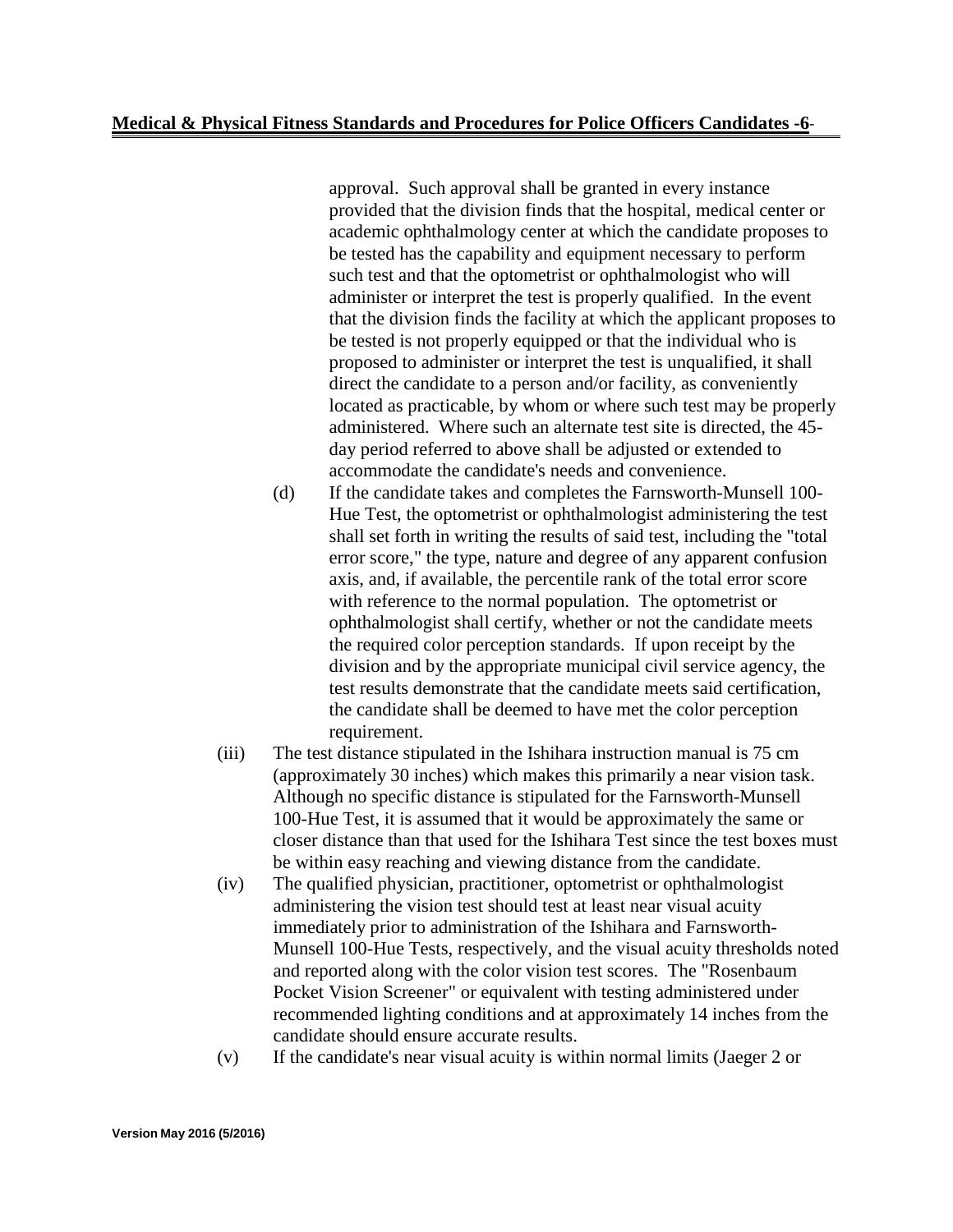#### **Medical & Physical Fitness Standards and Procedures for Police Officers Candidates -7**-

Snellen Equivalent of 20/30), the color vision tests should be performed without correction (glasses). For example, even a mild tint in glasses could distort viewing conditions for the color vision tasks and invalidate the test results.

(vi) If the candidate is further examined by the use of the Farnsworth Munsell 100-Hue Test, said test should be administered under CIE type C (6740) illumination by using a MacBeth Easel Lamp or the True Daylight Illuminator (TDI) or equivalent. The use of non-specific tungsten or fluorescent illumination is not acceptable for this test. If a candidate fails the initial test, he/she should, upon request, be immediately retested and the lower total error score used for the purposes of qualification. A total error score of not more than 124 is deemed acceptable. The use of any lens by a candidate in order to meet the color perception standards is not acceptable.

NOTE: Prior to administration of the Farnsworth-Munsell 100-Hue Test, the optometrist or ophthalmologist may deem it advisable to administer as an adjunct the Farnsworth Panel D-15 Test. This may be done to familiarize the candidate with the procedural task common to both tests, and supplement interpretation of the required Test. The Farnsworth Panel D-15 Test must likewise be given with the illumination specified for the Farnsworth-Munsell 100-Hue Test.

- (3) Depth perception. Depth perception shall be sufficient to demonstrate normal stereo depth perception to the correctable standard of 80 ARC seconds.
- (4) Peripheral vision.
- b) *Ears and hearing*. Requires a case-by-case assessment of each candidate to determine if the candidate is able to perform the essential functions of the position.
	- (1) Hearing acuity: Hearing levels should be tested from 500 Hertz (Hz) to 6,000 Hz. For purposes of qualification, single hearing levels should not exceed 25 decibels (DB) at either 500, 1,000, or 2,000 Hz nor exceed 30 DB at 3,000 Hz frequencies in each ear. For abnormal testing results between 4,000 and 6,000 Hz frequencies, further refined audiological evaluation is recommended. Unless otherwise specified, the hearing tests are to be administered by a qualified physician or practitioner in an environment and using equipment that meet the current standards (ANSI 1969 or Subsequent Specifications). Any other testing system or conditions are not valid and may not be used.
	- (2) Recourse testing: If the candidate's pure tone screening test is deemed unacceptable, such candidate may, at his/her own expense, have an audiological examination administered by a NYS licensed audiologist, including: (i) hearing sensitivity; (ii) speech discrimination in quiet; and (iii) speech discrimination in noise. Testing should be performed in a sound treated environment meeting the 1969 ANSI or any subsequent standard. The CID W-22 word lists should be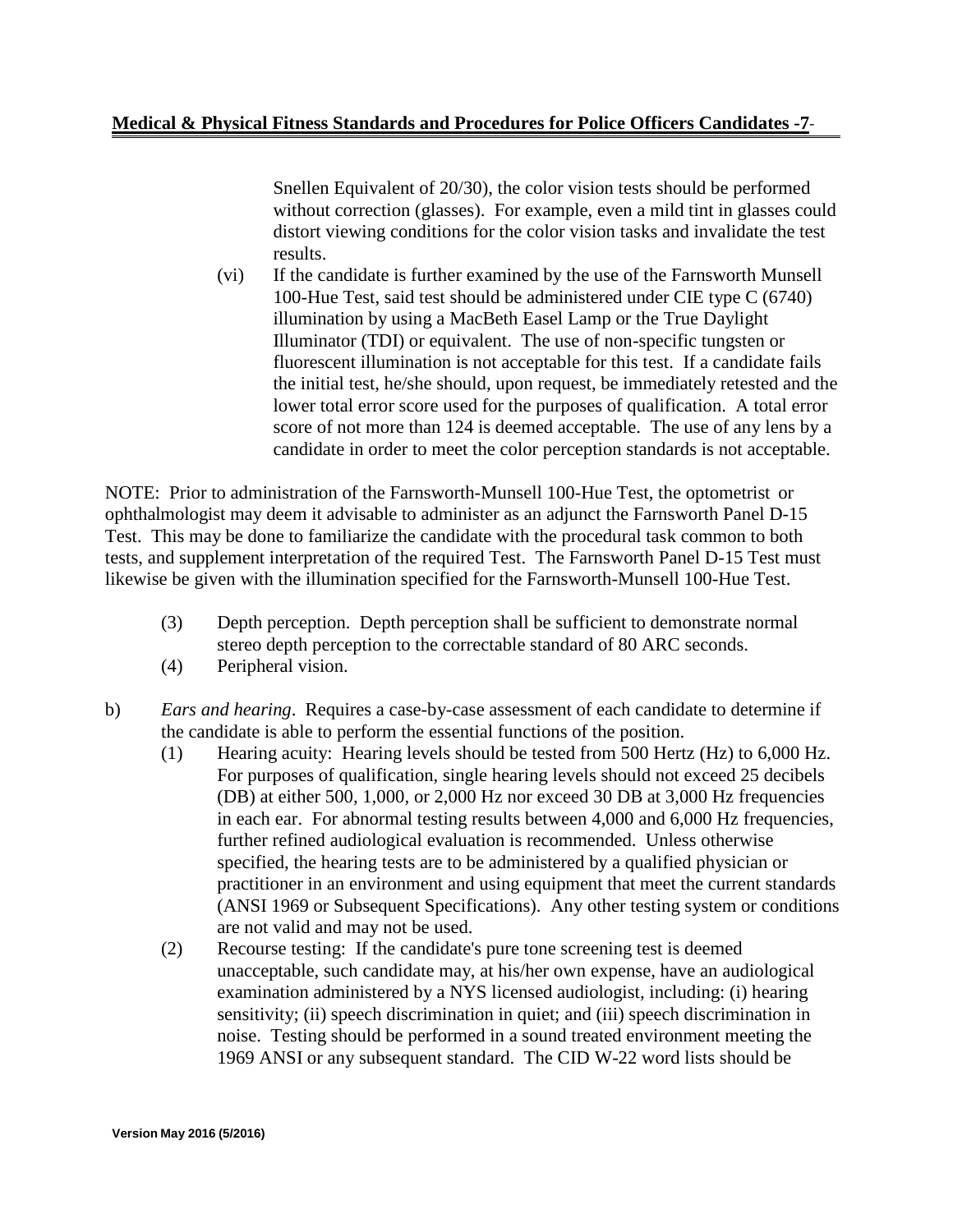#### **Medical & Physical Fitness Standards and Procedures for Police Officers Candidates -8**-

presented at 50 DB HL via a calibrated speech audiometer through a single speaker stationed at 0 degrees azimuth with the candidate seated at approximately 1 meter (39 inches) from the speaker. Speech (hearing) discrimination testing in a background of broad-band noise should be conducted in the same sound field environment. Again, using a different version of one of the CID W-22 word lists presented at 50 DB HL, a competing noise should be simultaneously presented at 40 DB HL  $(S/N = +10)$  through the same speaker (0 degrees azimuth) as the test words or through a separate speaker located at 180 degrees azimuth. The minimal acceptable standard of speech (hearing) discrimination shall be a score no poorer than 90% in quiet and 70% in noise on two of the pre-recorded versions of the CID W-22 word lists. An open-test response format should be utilized with the candidate responding in writing. Hearing Aid Check -- Biological (HAC-B): Use of hearing aids to achieve such standards are permitted as long as they are selfcontained and fit within (auricular) or behind or over (post-auricular) the ear. Hearing Aid Check -- Acoustical (HAC-A): Candidates with hearing aids shall, at their own expense, provide evidence from a licensed audiologist, using functional gain or real ear measurements, that such aid(s) meet the stipulated manufacturer's standards.

- (3) Perforated Tympanic Membrane.
- (4) Acute Otitis Media, Otitis Externa, and Mastoiditis.
- (5) Inner/middle/outer ear disorders affecting equilibrium. If the candidate has historically had episodes of vertigo, he/she may require further evaluation.
- (c) *Nose, throat and mouth*. Requires a case-by-case assessment as to the control of the condition and the presence and severity of symptoms and complications to determine if the candidate is able to perform the essential functions of the position.
	- (1) Loss of sense of smell.
	- (2) Aphonia, speech loss or speech defects.
	- (3) Abnormalities of the nose, throat or mouth which interfere with the candidate's breathing or the proper fitting of a gas mask.
- (d) *Peripheral vascular system*. Requires a case-by-case assessment as to the control of the condition and the presence and severity of symptoms and complications to determine if the candidate is able to perform the essential functions of the position.
	- (1) Hypertension. Resting blood pressure should be less than, or equal to, 140 mmHg systolic and 90 mmHg diastolic on three successive readings.
	- (2) Peripheral vascular abnormality, including severe and/or symptomatic varicose veins, venous insufficiency, and thrombophlebitis.
- (e) *Heart and cardiovascular system*. Requires a case-by-case assessment as to the control of the condition and the presence and severity of symptoms and complications to determine if the candidate is able to perform the essential functions of the position.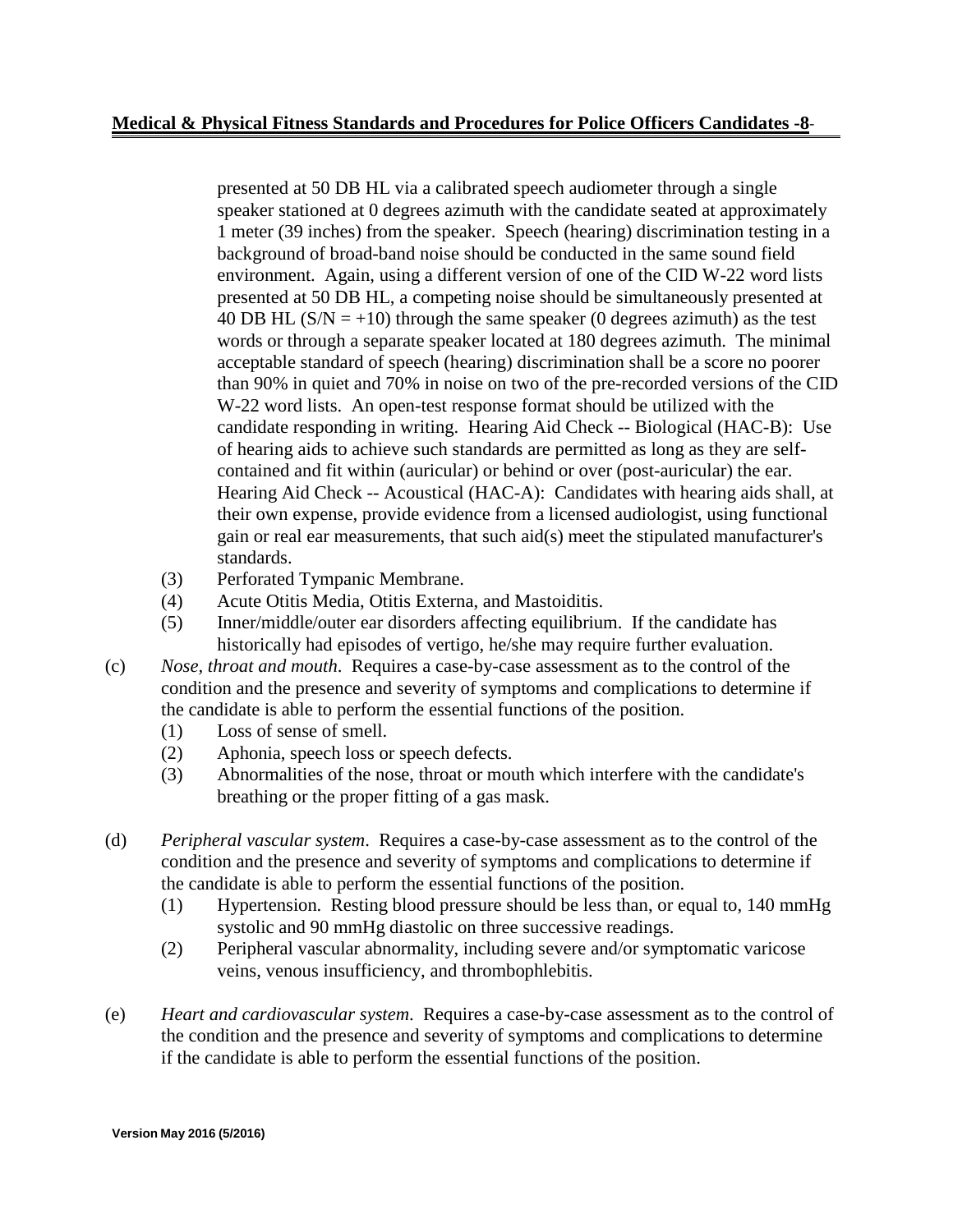#### **Medical & Physical Fitness Standards and Procedures for Police Officers Candidates -9**-

- (1) Congenital Heart Disease.
- (2) Valvular Heart Disease.
- (3) Coronary Heart Disease.
- (4) ECG Abnormalities, if associated with organic heart disease, which shall include but not be limited to:
	- (i) WPW Syndrome;
	- (ii) ST Depression;
	- (iii) Right or Left Bundle Branch Blocks;
	- (iv) 3 Degree A-V Block;
	- (v) Mobitz Type II A-V Blocks;
	- (vi) Sinoatrial Block or Sick Sinus Syndrome;
	- (vii) Ventricular Extrasystole (Frequent 20/minute with exercise, 10/minute without exercise);
	- (viii) Ventricular Tachycardia;
	- (ix) Atrial Fibrillation or Flutter; or
	- (x) Symptomatic Supraventricular Tachycardia.
- (5) Angina.
- (6) Congestive Heart Failure.
- (7) Cardiomyopathy.
- (8) Pericarditis, Endocarditis, and Myocarditis.
- (9) The candidate should have a functional and therapeutic cardiac classification of no greater than NYS Class 1A. (Note: according to the New York Heart Association, Inc., a functional classification of Class 1 refers to patients with cardiac disease, but without resulting limitations of physical activity. Ordinary physical activity does not cause undue fatigue, palpitation, dyspnea or anginal pain. A therapeutic classification of Class A refers to patients with cardiac disease whose physical activity need not be restricted in any way.) This determination shall be made clinically or by a cardiac stress test.
- f) *Respiratory system*. Requires a case-by-case assessment as to the control of the condition and the presence and severity of symptoms and complications to determine if the candidate is able to perform the essential functions of the position.
	- (1) Pulmonary Tuberculosis, if associated with abnormal pulmonary function.
	- (2) Chronic Bronchitis.
	- (3) Chronic Obstructive Pulmonary Disease.
	- (4) Emphysema.
	- (5) Bronchiectasis and Pneumothorax.
	- (6) Pneumonectomy.
	- (7) Acute Mycotic Diseases, including, but not limited to, Coccidioidomycosis and Histoplasmosis.
	- (8) Acute Pleurisy.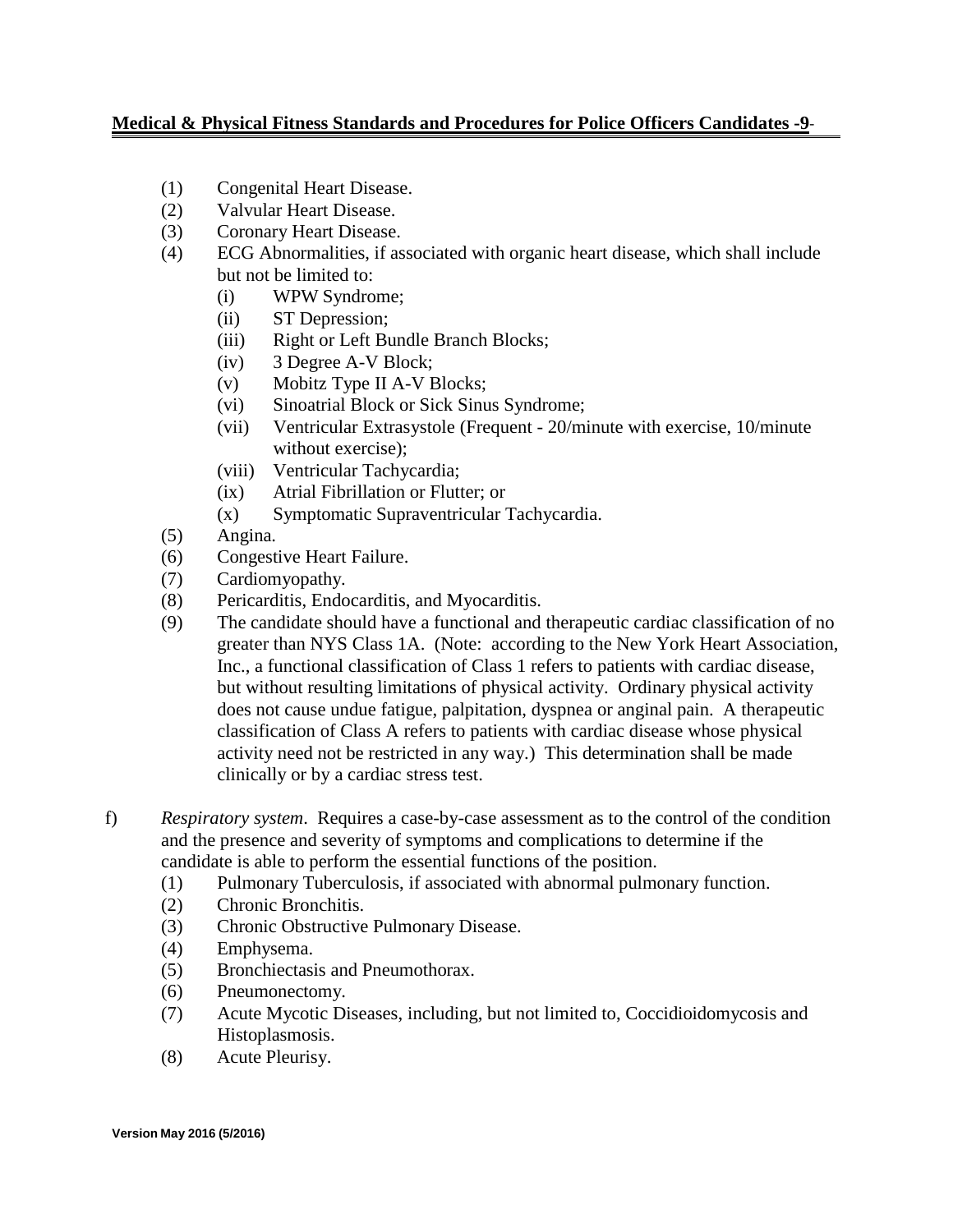#### **Medical & Physical Fitness Standards and Procedures for Police Officers Candidates -10**-

- (9) Malignant Diseases.
- (g) *Gastrointestinal system*. Requires a case-by-case assessment as to the control of the condition and the presence and severity of symptoms and complications to determine if the candidate is able to perform the essential functions of the position.
	- (1) Colitis, including but not limited to Crohn's Disease, Ulcerative Colitis, Irritable Bowel Syndrome (symptomatic or needing medication), and Bacterial Colitis.
	- (2) Diverticulitis.
	- (3) Esophageal Disorders, including, but not limited to Esophageal Stricture, Lower Esophageal Ring and Esophageal Spasm.
	- (4) Pancreatitis.
	- (5) Gall Bladder Disorders.
	- (6) Active Peptic Ulcer Disease.
	- (7) Symptomatic Inguinal, Umbilical, Ventral, Femoral, or Incisional Hernias.
	- (8) Malignant Disease of the Liver, Gall Bladder, Pancreas, Esophagus, Stomach, Small or Large Bowel, Rectum or Anus.
	- (9) Gastrointestinal Bleeding.
	- (10) Active or Chronic Hepatitis.
	- (11) Cirrhosis of the Liver.
- (h) *Genitourinary system*. Requires a case-by-case assessment as to the control of the condition and the presence and severity of symptoms and complications to determine if the candidate is able to perform the essential functions of the position.
	- (1) Pregnancy. The qualification of the candidate is dependent upon the stage of the normal pregnancy.
	- (2) Nephrectomy.
	- (3) Acute Nephritis.
	- (4) Nephrotic Syndrome.
	- (5) Acute Renal/Urinary Calculi.
	- (6) Renal Transplant.
	- (7) Renal Failure.
	- (8) Hydrocele and Varicocele (Symptomatic).
	- (9) Malignant Diseases of Bladder, Kidney, Ureter, Cervix, Ovaries, Breasts, Prostate, etc.
	- (10) Active Venereal Diseases.
	- (11) Urinary Tract Infection.
	- (12) Polycystic Kidney Disease.
	- (13) Pelvic Inflammatory Disorders.
	- (14) Endometriosis.
	- (15) Inflammatory Disorders, including but not limited to Prostatitis, Orchitis, Epididymitis.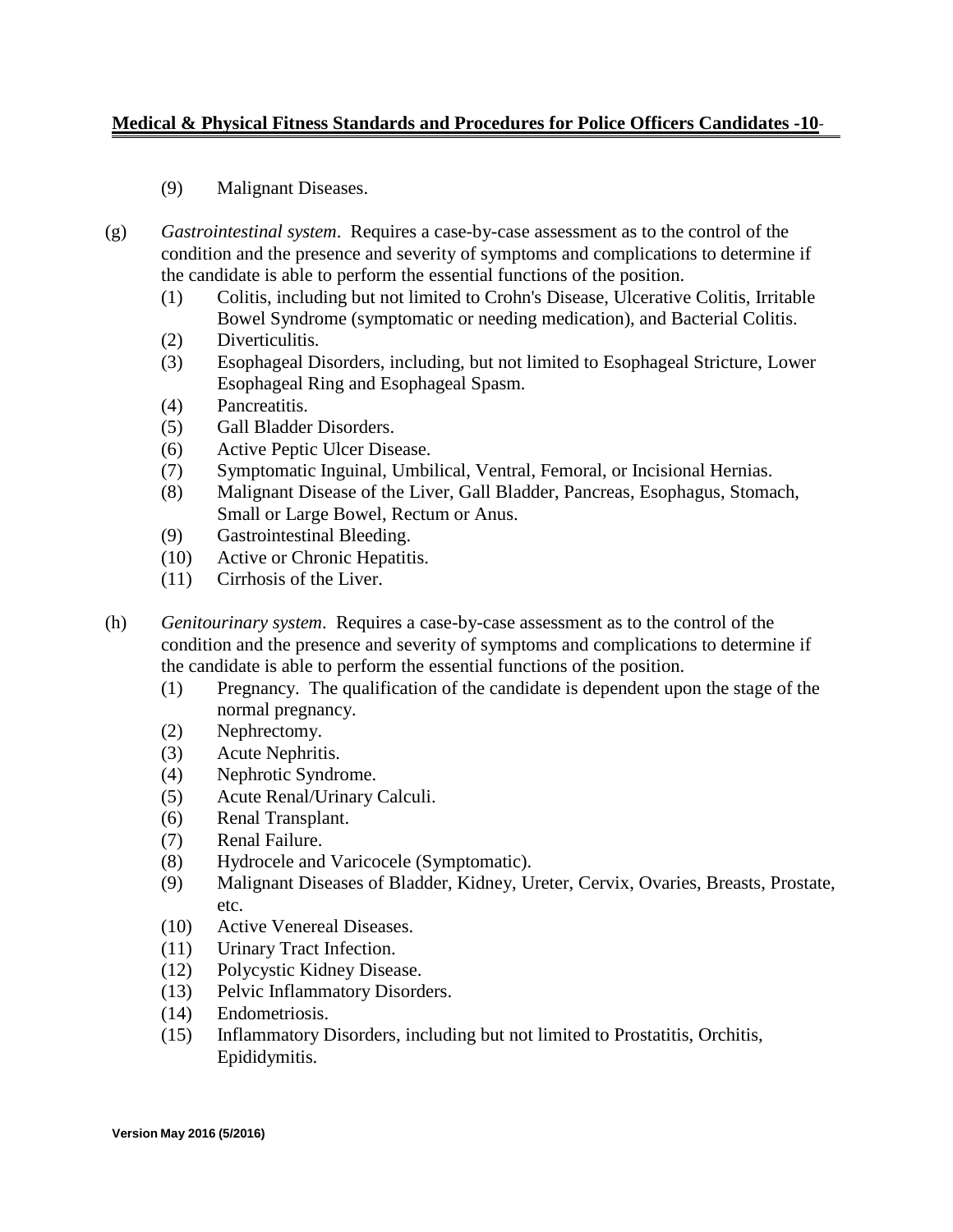#### **Medical & Physical Fitness Standards and Procedures for Police Officers Candidates -11**-

- (i) *Endocrine and metabolic systems*. Requires a case-by-case assessment as to the control of the condition and the presence and severity of symptoms and complications to determine if the candidate is able to perform the essential functions of the position.
	- (1) Uncontrolled Thyroid Disease.
	- (2) Diabetes Mellitus.
	- (3) Adrenal Dysfunction, including but not limited to, Addison's Disease and Cushing's Disease.
	- (4) Symptomatic Hypoglycemia.
	- (5) Untreated Thyroid Malignancy.
- (j) *Musculoskeletal system*. Requires a case-by-case assessment as to the control of the condition and the presence and severity of symptoms and complications to determine if the candidate is able to perform the essential functions of the position.
	- (1) Disorders that limit motor performance.
	- (2) Cervical Spine or Lumbosacral Fusion.
	- (3) Degenerative Cervical or Lumbar Disc Disease, if Symptomatic.
	- (4) Extremity Amputation.
	- (5) Osteomyelitis.
	- (6) Muscular Dystrophy.
	- (7) Loss in motor ability from tendon or nerve injury/surgery, if an area that is related to the candidate's performance of the essential job functions.
	- (8) Arthritis.
	- (9) Coordinated Balance.
	- (10) Symptomatic Herniated Disc.
	- (11) Spinal Deviations.
- k) *Hematopoietic and lymphatic systems*. Requires a case-by-case assessment as to the control of the condition and the presence and severity of symptoms and complications to determine if the candidate is able to perform the essential functions of the position.
	- (1) Hematopoietic disorders, including malignancies, including, but not limited to, Sickle Cell Disease and Thalassemia.
	- (2) Hemophilia.
- (l) *Nervous system*. Requires a case-by-case assessment as to the control of the condition and the presence and severity of symptoms and complications to determine if the candidate is able to perform the essential functions of the position.
	- (1) Seizure Disorder (Petit/Grand Mal). The candidate is expected to have been seizure-free for at least 12 months prior to the date of this examination. In addition, certification may be required from the treating neurologist that there are no restrictions on the candidate related to the performance of the essential functions of the entry-level position.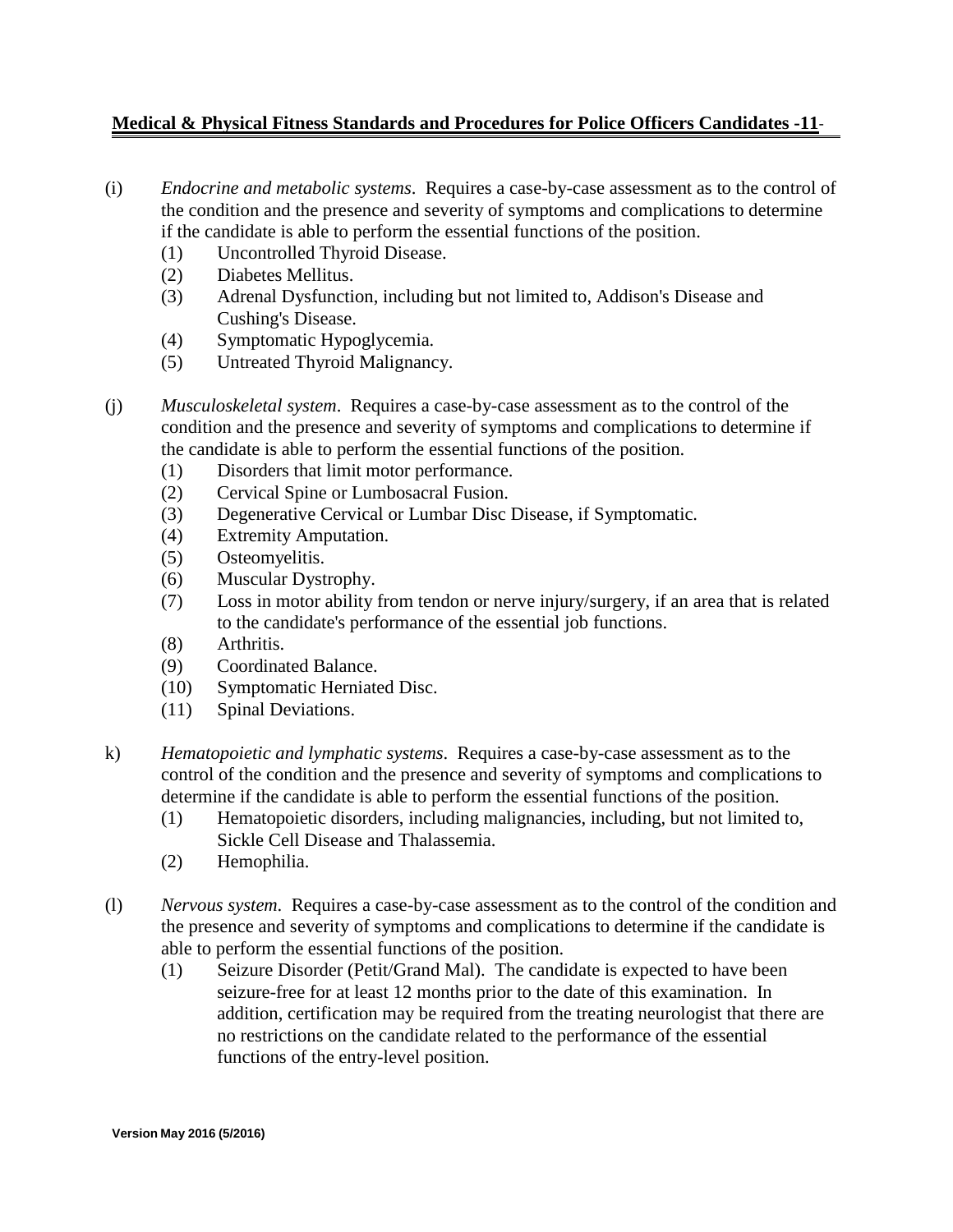# **Medical & Physical Fitness Standards and Procedures for Police Officers Candidates -12**- <sup>4</sup>

- (2) Cerebral Palsy.
- (3) Movement Disorders, including, but not limited to Parkinson's.
- (4) Cerebral Aneurysms.
- (5) Syncope.
- (6) Progressive Neurological Diseases, including, but not limited to, Multiple Sclerosis and Huntington's Chorea.
- (7) Peripheral Nerve Disorder, including, but not limited to Polyneuritis, Mononeuritis and Neurofibromatosis.
- (8) Narcolepsy.
- (9) Cerebral Vascular Accident.
- (10) Central Nervous System Infections.

Bottom of page intentionally left blank.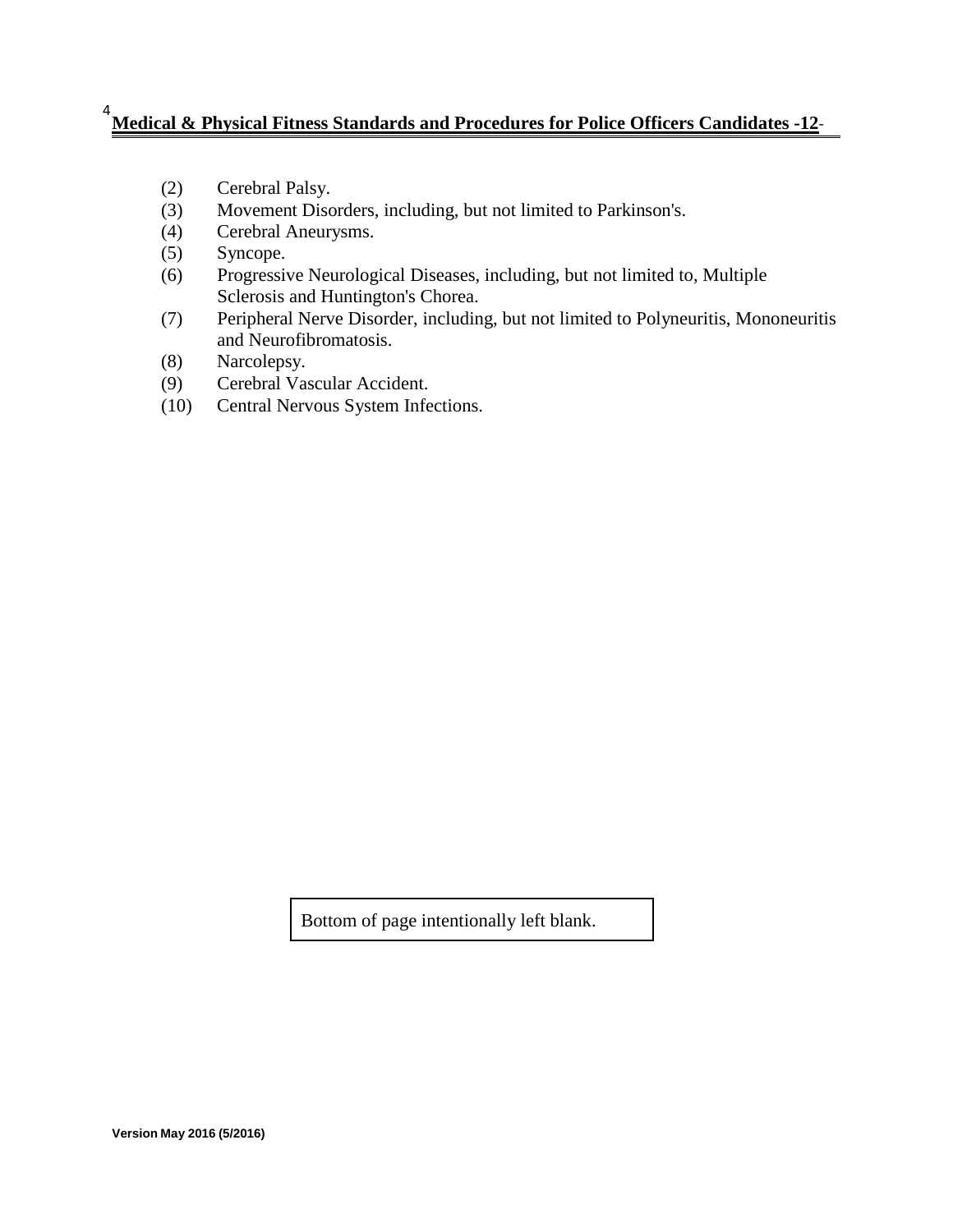# **6000.8 Physical fitness screening.**

- (a) *Procedures*.
	- (1) The municipal civil service commission shall designate a qualified trainer to administer the physical fitness screening test to determine the underlying physiological capacity of a candidate to learn and perform the essential job functions of an entry-level police officer. Such test shall be administered prior to the making of a conditional offer of employment by the local police agency seeking to employ the candidate and shall be administered to the candidate prior to the post-offer medical examination to be conducted by the qualified physician or practitioner in accordance with section 6000.4 of this Part unless the municipal civil service commission can demonstrate that it could not reasonably conduct such screening test at the pre-offer stage of employment.
	- (2) Prior to the administration of the test by the qualified trainer, the municipal civil service commission may ask the candidate to assume legal responsibility and release such commission of liability for injuries resulting from any physical or mental disorders. In addition, the commission may furnish such candidate with a description of the physical fitness screening test and require certification from the candidate's physician that he/she is physically capable of participating in the physical fitness screening test. If the commission requests such certification from one candidate, it must request such certification from all candidates.
	- (3) If a candidate is unable to perform an element of the test, the municipal civil service commission may provide for an alternative element to be substituted, which, in the judgment of such commission, will render a demonstrably valid assessment of the individual's physiological capacity for the particular factor to be measured.

#### (b) *Elements of the test battery.*

Elements of the test battery to be used for physical fitness screening are described below. Although these elements may not be directly representative of essential job functions to be performed by an entry-level police officer, such elements do measure the candidate's physiological capacity to learn and perform the essential job functions. The minimum scores for employment as an entry-level police officer as set forth below represent the 40th percentile of fitness. If a candidate does not successfully score to the 40th percentile of fitness for each of the elements of the test battery, the candidate shall not be deemed to have successfully completed the physical fitness screening test. Nothing herein shall preclude an administrator of such screening test from substituting an element of the test battery, which such administrator has determined and validated to accurately assess the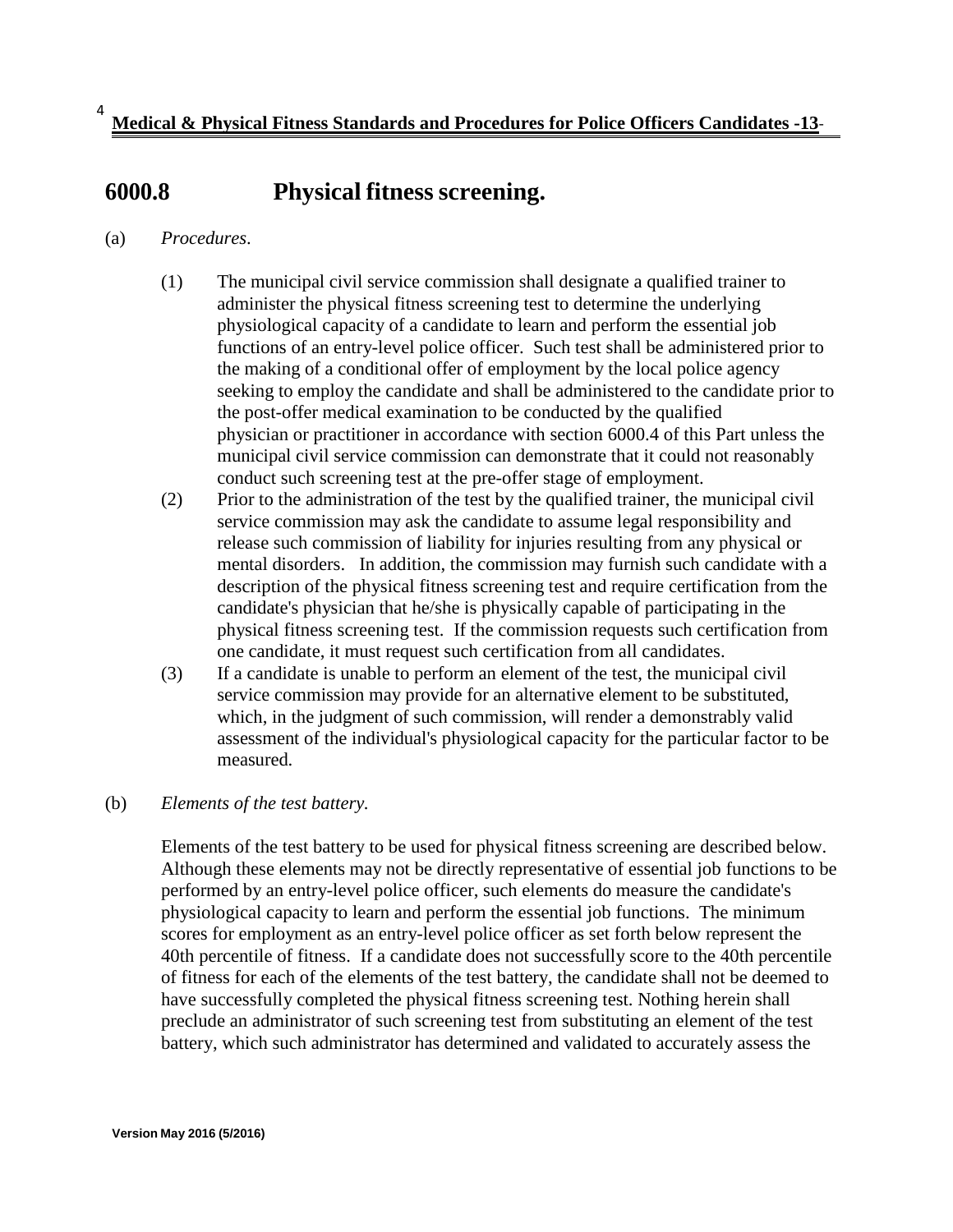#### **Medical & Physical Fitness Standards and Procedures for Police Officers Candidates -14-**

candidate's physiological capacity to learn and perform essential job functions. The 1.5 mile run shall only be administered to such individuals who have successfully completed each of the other two elements of the test battery (sit-up and push-up).

Sit-up Muscular endurance (core body) - The score indicated below is the number of bent-leg sit-ups performed in one minute.

Push-up Muscular endurance (upper body) - The score below is the number of full body repetitions that a candidate must complete without breaks.

1.5 Mile Run Cardiovascular capacity - **The (time) score indicated below is calculated in minutes:seconds.**

|              | Age: Gender |        | <b>Test</b> |              |
|--------------|-------------|--------|-------------|--------------|
|              | Age         | Sit Up | Push Up     | 1.5 Mile Run |
|              |             |        |             |              |
| <b>Males</b> | 20-29       | 38     | 29          | 12:38        |
|              | 30-39       | 35     | 24          | 12:58        |
|              | 40-49       | 29     | 18          | 13:50        |
|              | 50-59       | 24     | 13          | 15:06        |
|              | $60+$       | 19     | 10          | 16:46        |
|              |             |        |             |              |
| Females      | 20-29       | 32     | 15          | 14:50        |
|              | 30-39       | 25     | 11          | 15:43        |
|              | 40-49       | 20     | 9           | 16:31        |
|              | 50-59       | 14     | N/A         | 18:18        |
|              | $60+$       | $\,6$  | N/A         | 20:16        |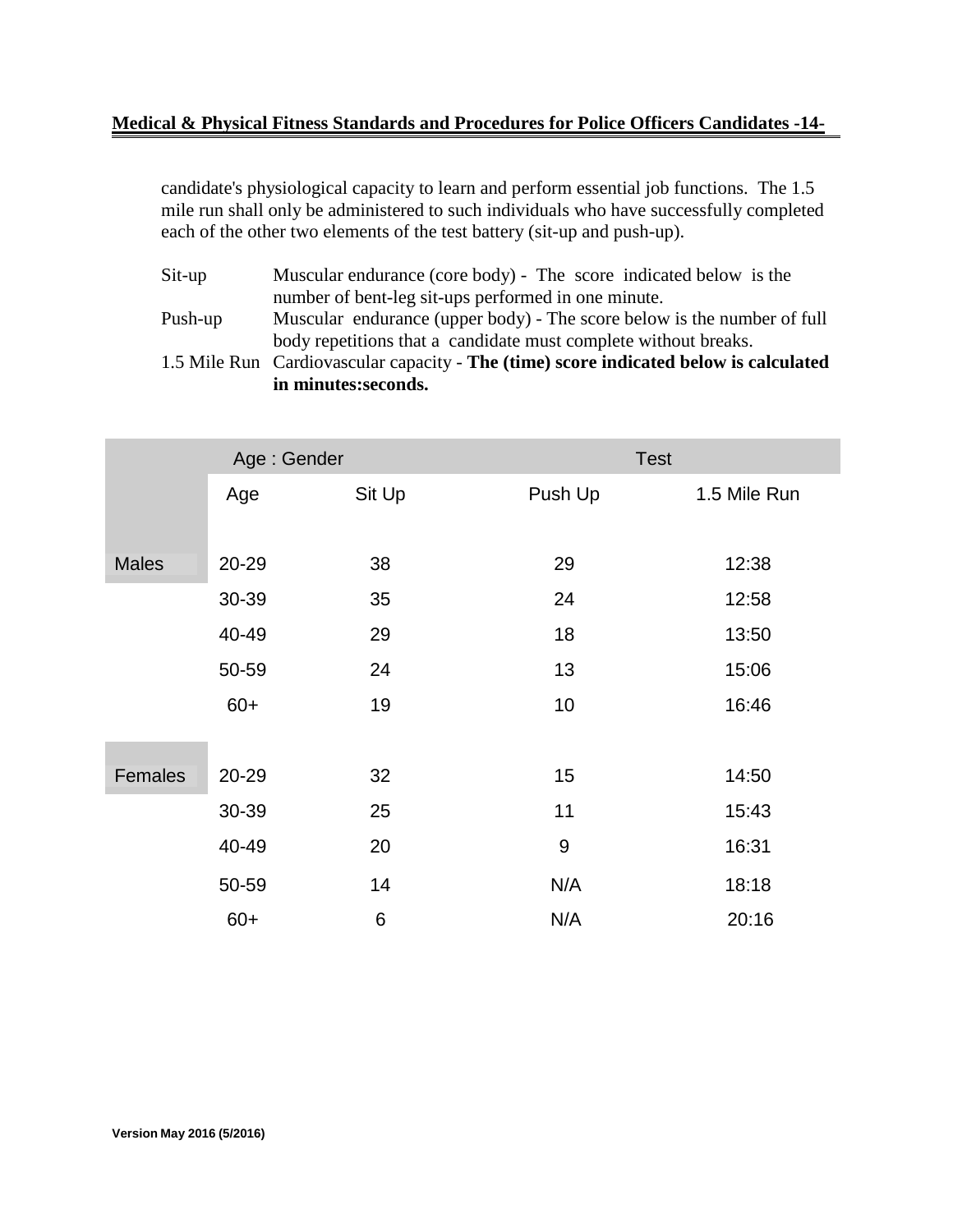## **Section 6000.9 Essential job functions for entry-level municipal police officers in New York State.**

The following list of essential job functions common to all policing was developed pursuant to the statewide job task analysis of all entry-level police officers. These functions do not define the entire scope of duties relevant to an entry-level police officer, but rather, are those which have been found to be generally essential to all entry-level police officers in all jurisdictions of this State. The employing agency must perform a case-by-case analysis to determine that such functions are job related and consistent with business necessity with respect to their entry-level police officer positions. The essential job functions/tasks are:

- (a) *Arrest and detention of suspects*.
	- (1) Advise persons of constitutional rights (Miranda Warning).
	- (2) Arrest persons pursuant to a warrant.
	- (3) Conduct warrantless arrests (nontraffic).
	- (4) Inspect vehicle for weapons and/or contraband (e.g., before and after prisoner transport).
- (b) *Control civil disorder*.
	- (1) Control hostile groups (e.g., demonstrators, rioters).
	- (2) Use chemical agents (e.g., tear gas, mace).
	- (3) Wear gas mask to use chemical agents.
- (c) *Collection and preservation of evidence*.
	- (1) Collect evidence and personal property from crime scene.
	- (2) Document chain of custody for evidence.
	- (3) Protect crime scene until specialized or back-up assistance arrives.
	- (4) Record location of physical evidence and fingerprints at scene.
	- (5) Secure crime scene.
	- (6) Initial/Mark/Label evidence.
- (d) *Crime scene search*.
	- (1) Determine area of crime scene.
	- (2) Search crime scenes for physical evidence.
	- (3) Conduct on-the-scene suspect identifications (e.g., show-up or one-on-one suspect identification).
- (e) *Vehicle operations*.
	- (1) Engage in emergency driving in congested area.
	- (2) Engage in high speed pursuit or response driving off road.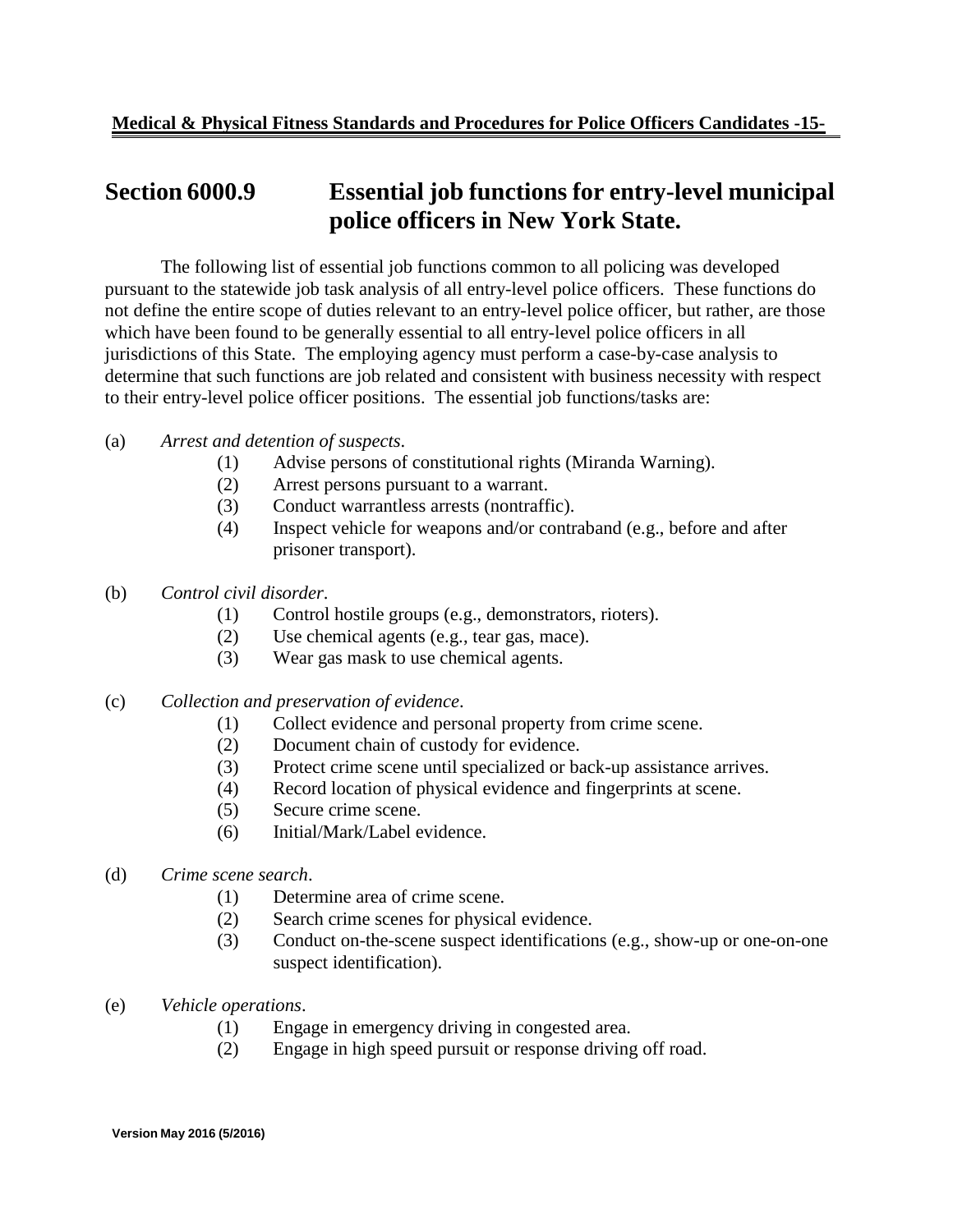#### **Medical & Physical Fitness Standards and Procedures for Police Officers Candidates -16-**

- (3) Engage in high speed pursuit or response driving on open road.
- (4) Operate vehicle in heavy rain.
- (5) Operate vehicle on ice covered road in winter months.
- (f) *Driving while intoxicated (DWI)/ enforcement*.
	- (1) Arrest DWI suspects.
- (g) *Emergency preparedness/disaster control*.
	- (1) Determine existence of hazardous materials at scene of wreck (e.g., train, vehicle, etc.).
	- (2) Evacuate persons from dangerous areas (e.g., fire, chemical accident).
	- (3) Secure accident and disaster scenes.
- (h) *Emergency medical assistance*.
	- (1) Administer cardio-pulmonary resuscitation (CPR).
	- (2) Apply basic first aid to control bleeding.
	- (3) Apply basic first aid to treat for amputations.
	- (4) Apply basic first aid to treat for choking (e.g., Heimlich method).
	- (5) Apply basic first aid to treat for convulsions.
	- (6) Apply basic first aid to treat for diabetic reaction.
	- (7) Apply basic first aid to treat for heart attack.
	- (8) Apply basic first aid to treat for seizure.
	- (9) Apply basic first aid to treat for shock.
	- (10) Talk with person attempting suicide to get them to stop or delay attempt.
	- (11) Use protective gear to prevent contact with infectious diseases.
	- (12) Take mentally deranged person into custody for their own protection.
	- (13) Use blood-borne pathogen clean-up kit.
- (i) *Interview and interrogation*.
	- (1) Interview victims of sex crimes.
	- (2) Record confessions in writing.
- (j) *Motor vehicle accident prevention*.
	- (1) Take precautions to prevent additional accidents at accident scene.
- (k) *Patrol operations*.
	- (1) Execute felony motor vehicle stop.
	- (2) Respond to crime in progress calls.
- (l) *Search and seizure*.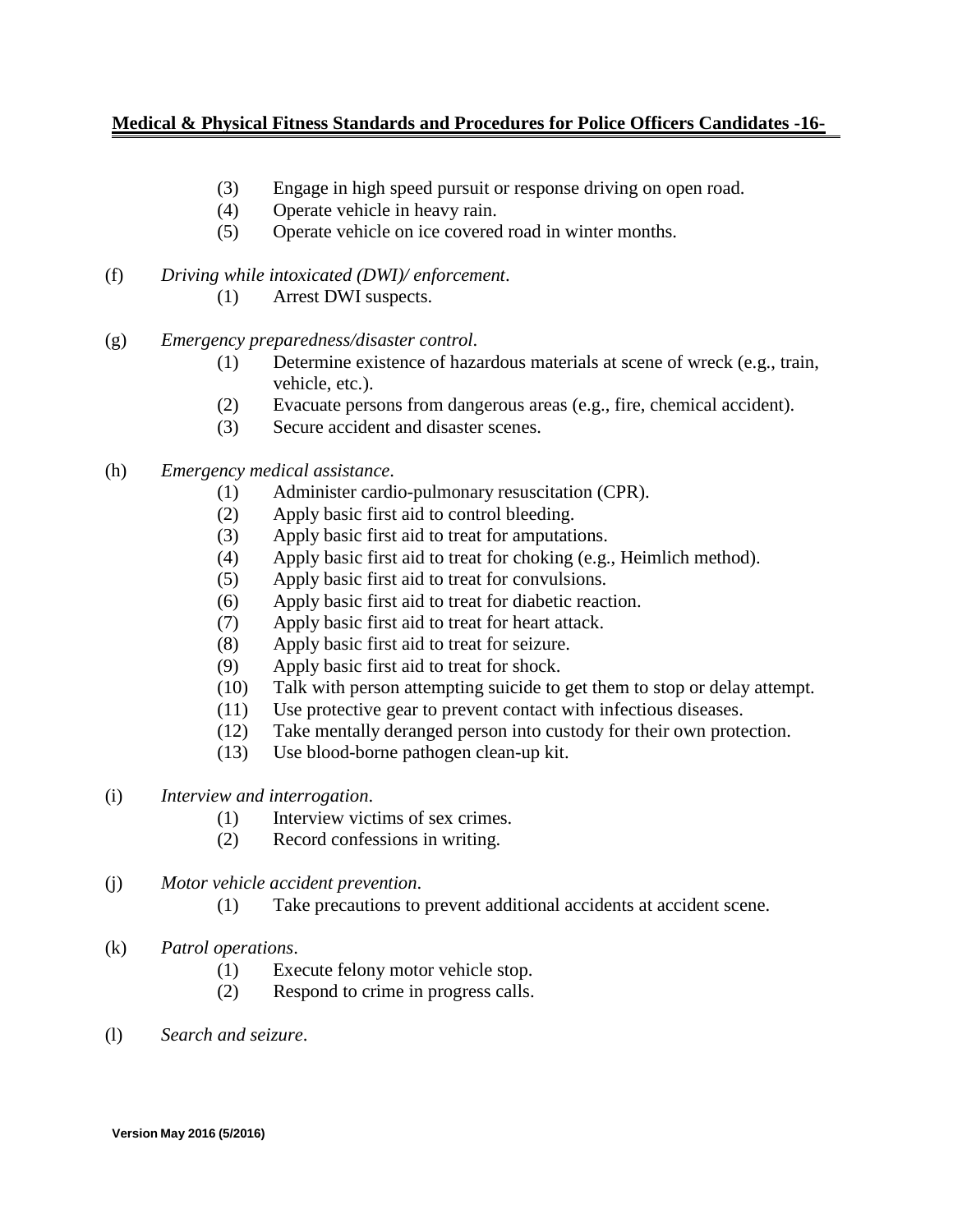#### **Medical & Physical Fitness Standards and Procedures for Police Officers Candidates -17-**

- (1) Conduct field search of arrested persons.
- (2) Conduct frisk or pat down.
- (3) Search premises or property in hot pursuit/emergency situations.
- (m) *Deadly force*.
	- (1) Clean and inspect weapons.
	- (2) Discharge firearm at night.
	- (3) Discharge firearm at person.
	- (4) Draw weapon to protect self or third party.
	- (5) Participate in firearms training.
	- (6) Secure firearm when off-duty (e.g., home).
	- (7) Fire weapon in dark environment with flashlight in one hand.

#### (n) *Response and investigation*.

Respond to and conduct preliminary investigation of events related to:

- (1) homicide;
- (2) rape;
- (3) robbery;
- (4) felony assault;
- (5) burglary;
- (6) arson and bombing/attempts;
- (7) weapons/firearms offenses;
- (8) sex offenses;
- (9) family offense;
- (10) domestic violence;
- (11) fatal traffic accident;
- (12) vehicular homicide;
- (13) vehicular assault;
- (14) felony traffic crime;
- (15) firearm accidents;
- (16) suicide;
- (17) death/bodies found; or
- (18) disaster.
- (o) *Use of physical force*.
	- (1) Break up fights between two or more persons.
	- (2) Carry by yourself an immobile child.
	- (3) Pull person out of a vehicle to effect rescue.
	- (4) Subdue physically attacking person.